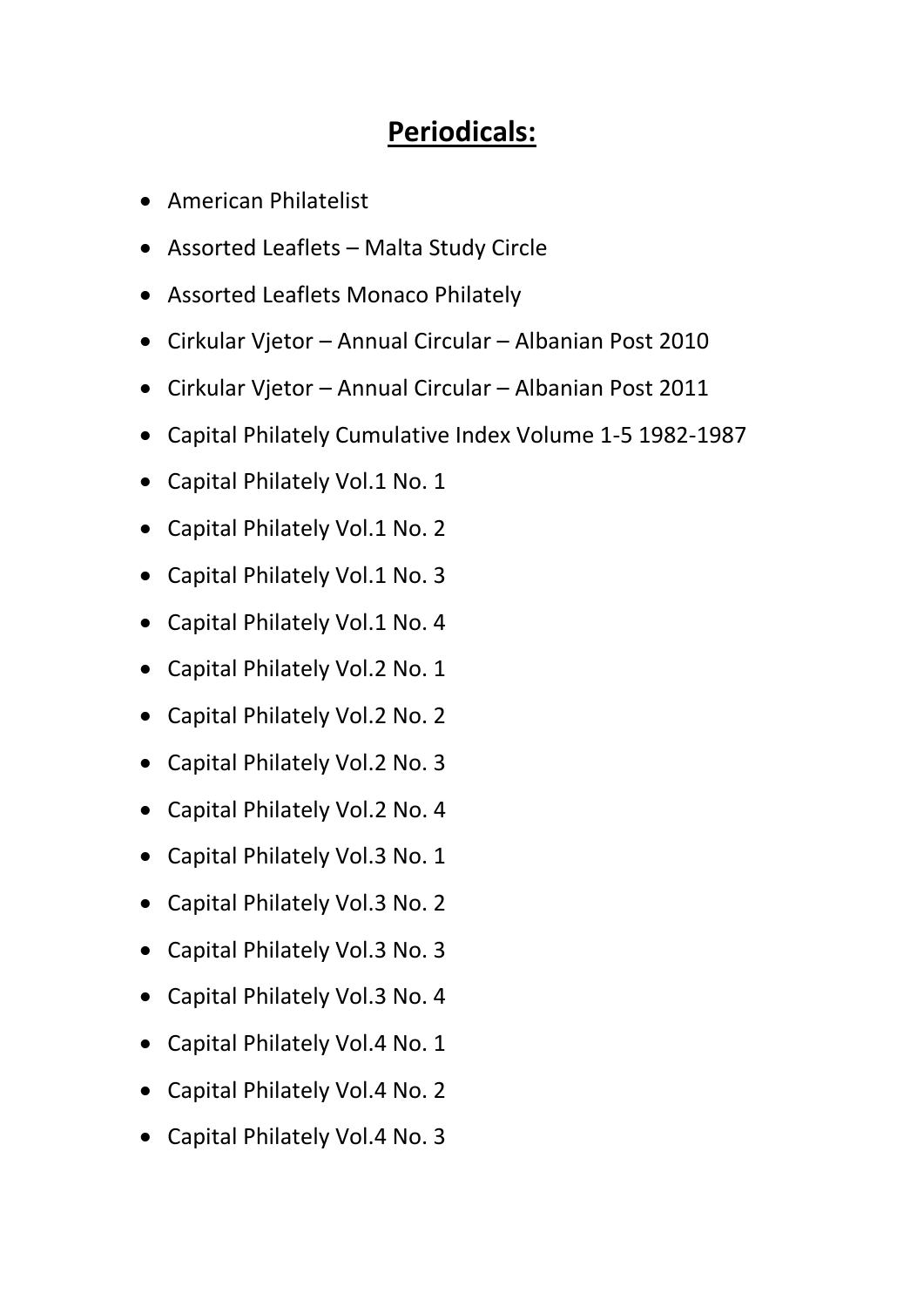- Capital Philately Vol.4 No. 4
- Capital Philately Vol.5 No. 1
- Capital Philately Vol.5 No. 2
- Capital Philately Vol.5 No. 3
- Capital Philately Vol.5 No. 4
- Capital Philately Vol.6 No. 1
- Capital Philately Vol.6 No. 2
- Capital Philately Vol.6 No. 3
- Capital Philately Vol.8 No. 1
- Capital Philately Vol.8 No. 2
- Capital Philately Vol.8 No. 3
- Capital Philately Vol.9 No. 1
- Capital Philately Vol.9 No. 3
- Capital Philately Vol.9 No. 4
- Capital Philately Vol.11 No. 1
- Capital Philately Vol.11 No. 2
- Capital Philately Vol.11 No. 3
- Capital Philately Vol.11 No. 4
- Capital Philately Vol.12 No. 1
- Capital Philately Vol.12 No. 2
- Capital Philately Vol.12 No. 3
- Capital Philately Vol.12 No. 4
- Capital Philately Vol.13 No. 1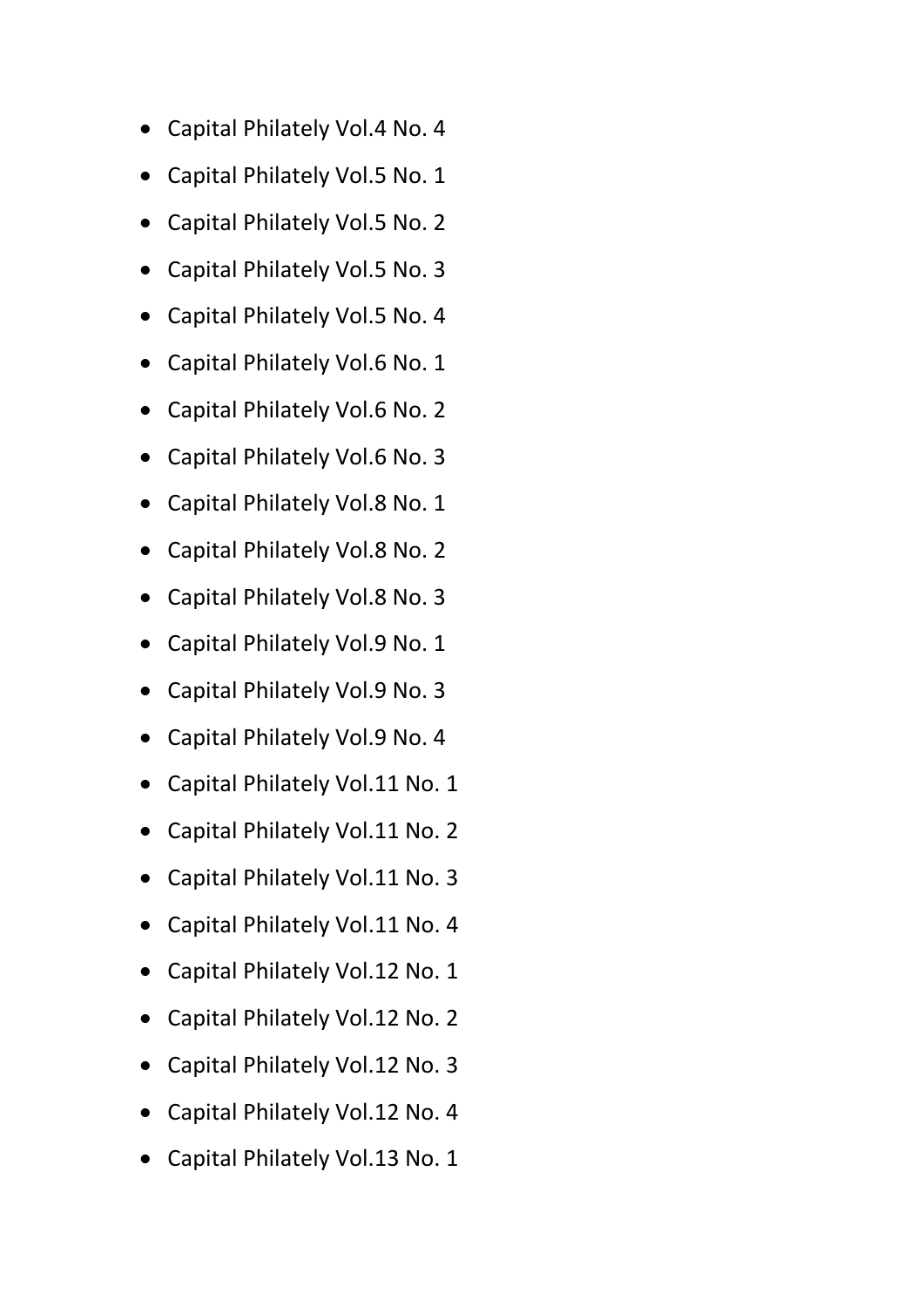- Capital Philately Vol.13 No. 2
- Capital Philately Vol.13 No. 3
- Capital Philately Vol.17 No. 3
- Capital Philately Vol.17 No. 4
- Capital Philately Vol.25 No. 2
- Capital Philately Vol.26 No. 2
- Cronaco Filatelica No.126
- Cronaco Filatelica No.127
- Cronaco Filatelica No.128
- Cronaco Filatelica No.129
- Cronaco Filatelica No.130
- Cronaco Filatelica No.131
- Cronaco Filatelica No.132
- Cronaco Filatelica No.133
- Cronaco Filatelica No.134
- Cronaco Filatelica No.135
- Cronaco Filatelica No.136
- Cronaco Filatelica No.137
- Cronaco Filatelica No.139
- Die Basler Taube Switzerland Price List
- Die Malta No. 1
- Die Malta No. 2
- Die Malta No. 3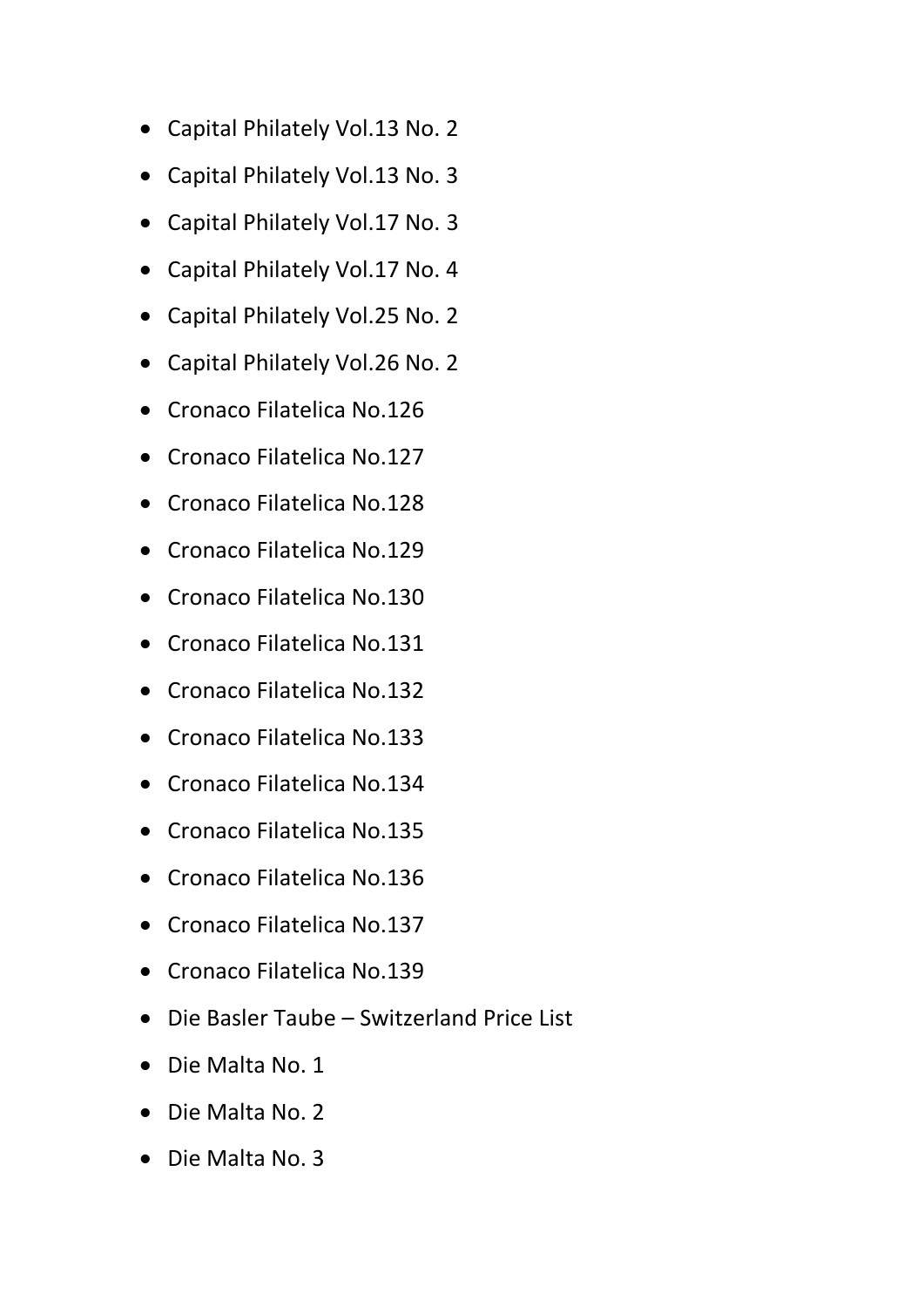- Die Malta No. 4
- Die Briefmarke November 2004
- Die Briefmarke December 2004
- Die Briefmarke January 2005
- Die Briefmarke February 2005
- Die Briefmarke March 2005
- Die Briefmarke April 2005
- Die Briefmarke May 2005
- Die Briefmarke June 2005
- Die Briefmarke September 2005
- Die Briefmarke October 2005
- Die Briefmarke November 2005
- Die Briefmarke December 2005
- Die Briefmarke January 2006
- Die Briefmarke February 2006
- Die Briefmarke March 2006
- Die Briefmarke April 2006
- Die Briefmarke May 2006
- Die Briefmarke June 2006
- Die Briefmarke July 2006
- Die Briefmarke August 2006
- Die Briefmarke September 2006
- Die Briefmarke October 2006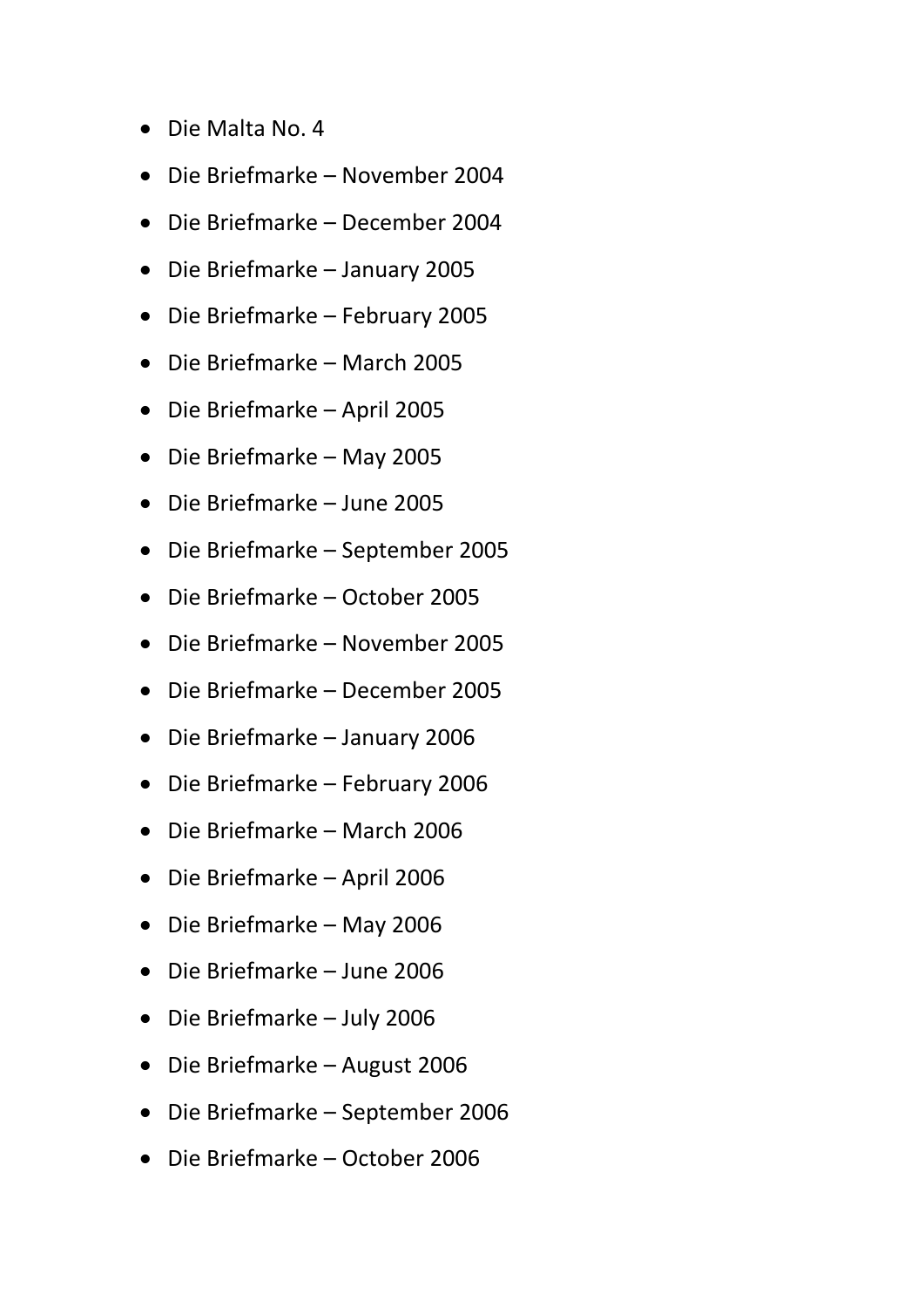- Die Briefmarke November 2006
- Die Briefmarke December 2006
- Die Briefmarke January 2007
- Frimaerkeudgivelsen den 11. Juni 2013
- Focus on Stamps The Collector's Magazine June 1998
- Focus on Stamps The Collector's Magazine January 1999
- Focus on Stamps The Collector's Magazine March 1999
- Focus on Stamps The Collector's Magazine June 1999
- Focus on Stamps The Collector's Magazine October 1999
- Focus on Stamps The Collector's Magazine January 2000
- Focus on Stamps The Collector's Magazine May 2000
- Focus on Stamps The Collector's Magazine Issue 4 of 2000
- Focus on Stamps The Collector's Magazine Issue 5 of 2000
- Focus on Stamps The Collector's Magazine Issue 3 of 2005
- Filatelia Religiosa Flash No. 21 June 2004
- Filatelia religiosa Flash No. 25
- Gozo Philatelic Society Newsletter 1 57
- Gabriel Bulletin der Gilde Schweiz Number 73
- Gabriel Bulletin der Gilde Schweiz Number 74
- Gabriel Bulletin der Gilde Schweiz Number 75
- Gabriel Bulletin der Gilde Schweiz Number 82
- Gabriel Religion Stamps 2002 Volume 48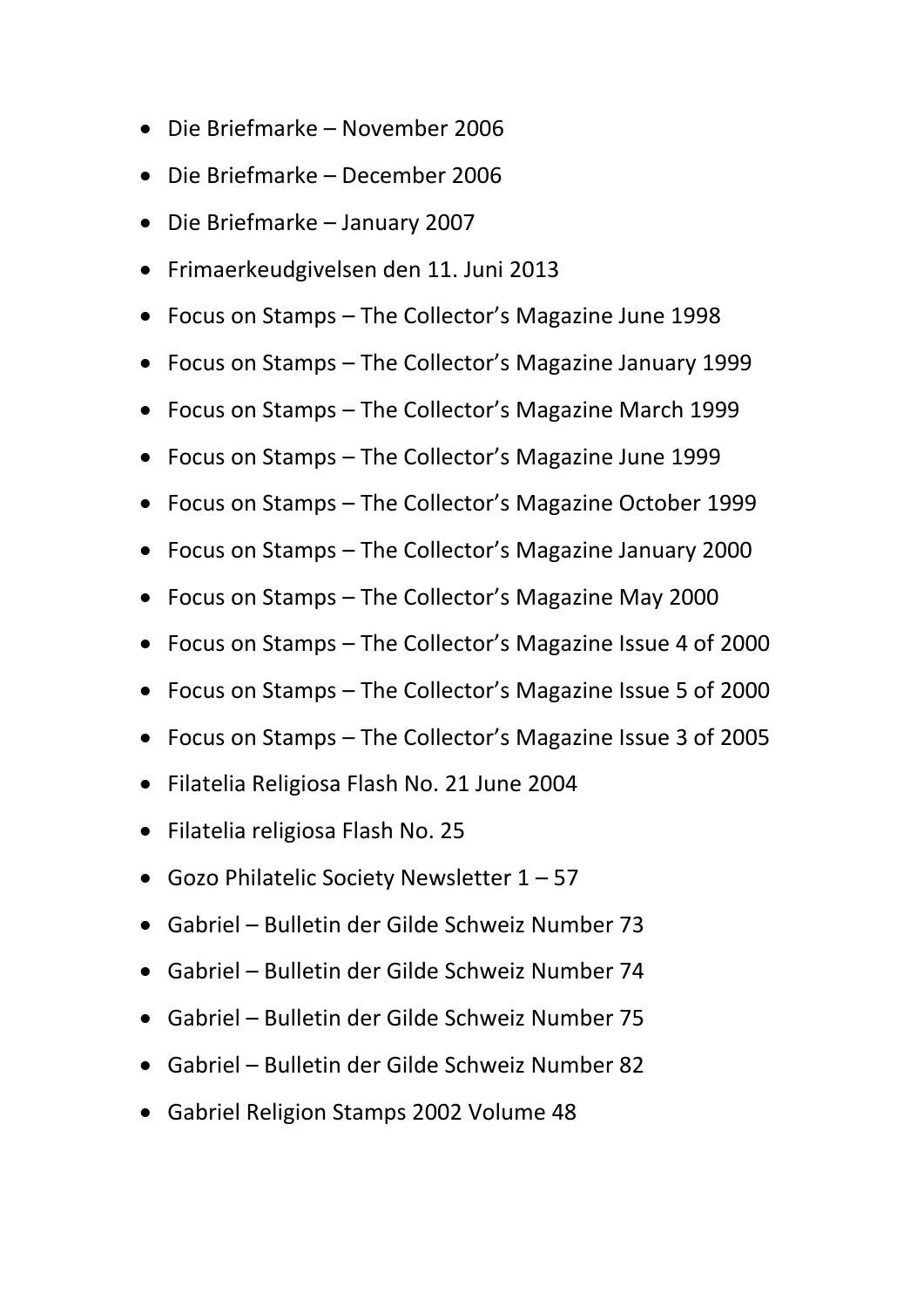- Gabriel Informatore Filatelico Rivista di Filatelia Cristiana Aprile – Giugno 2001
- Gibbon's Stamp Monthly August 1993
- Gibbon's Stamp Monthly October 1993
- Gibbon's Stamp Monthly December 1993
- Gibbon's Stamp Monthly January June 1994
- Gibbon's Stamp Monthly July December 1994
- Gibbon's Stamp Monthly January June 1995
- Gibbon's Stamp Monthly July December 1995
- Gibbon's Stamp Monthly January June 1996
- Gibbon's Stamp Monthly July December 1996
- Gibbon's Stamp Monthly January June 1997
- Gibbon's Stamp Monthly July December 1997
- Gibbon's Stamp Monthly January 1998
- Gibbon's Stamp Monthly February 1998
- Gibbon's Stamp Monthly March 1998
- Gibbon's Stamp Monthly April 1998
- Gibbon's Stamp Monthly May 1998
- Gibbon's Stamp Monthly June 1998
- Gibbon's Stamp Monthly July 1998
- Gibbon's Stamp Monthly August 1998
- Gibbon's Stamp Monthly September 1998
- Gibbon's Stamp Monthly December 2002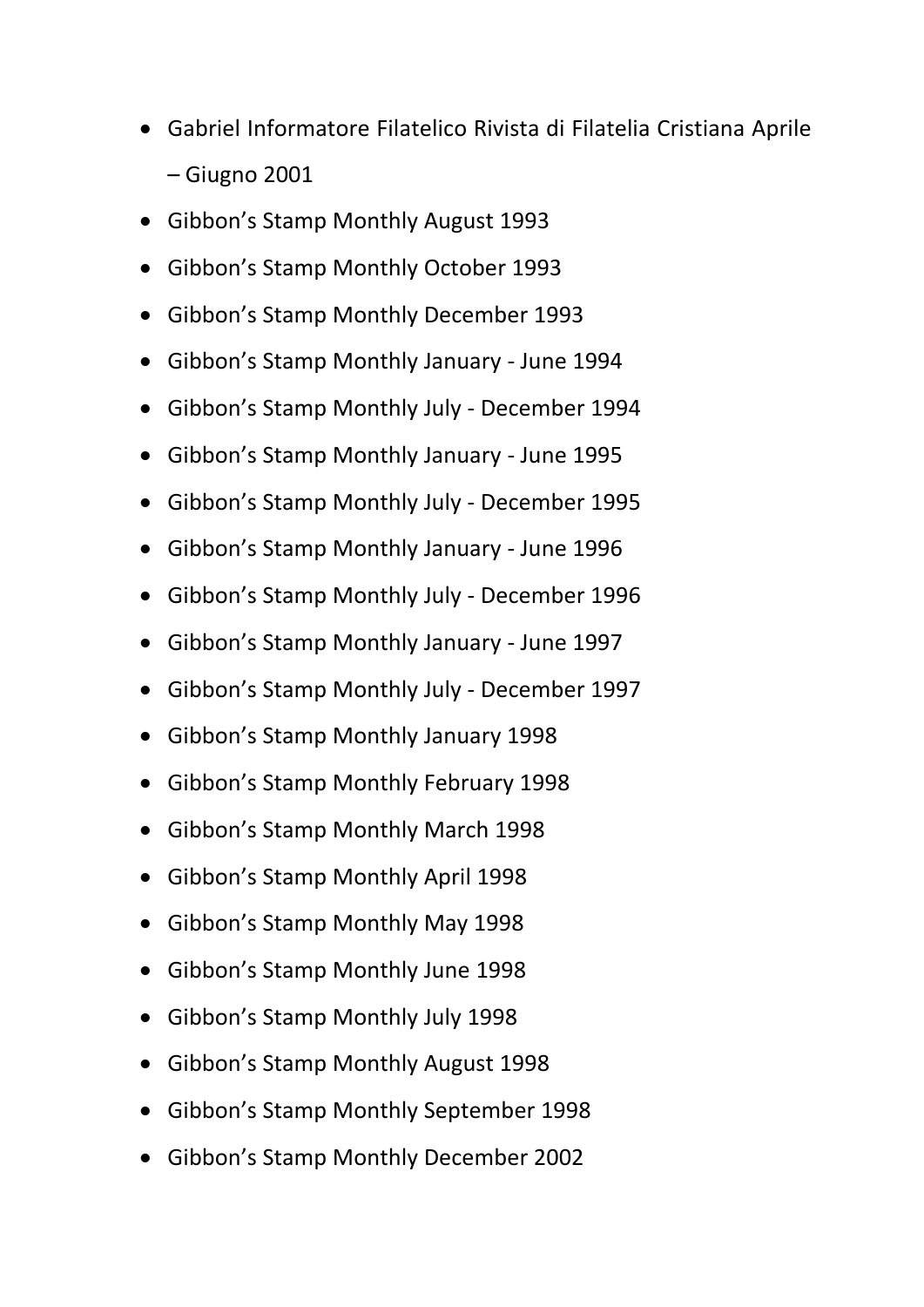- Gibbon's Stamp Monthly April 2007
- Gibbon's Stamp Monthly May 2007
- Il Giornale Filatelico Italiano Gabriele D'Annunzio
- Il-Maltija No. 1
- Il-Maltija No. 2
- Il-Maltija No. 3
- Il-Maltija No. 4
- Il-Maltija No. 5/6
- Il-Maltija No. 7
- Il-Maltija No. 8
- Il-Maltija No. 9
- Il-Maltija No. 10
- Il-Maltija No. 11
- Il-Maltija No. 12
- Il-Maltija No. 13
- Il-Maltija No. 14
- Il-Maltija No. 15
- Il-Maltija No. 17
- Il-Maltija No. 18
- Il-Maltija No. 19
- Il-Maltija Sommer 2012 Nummer 21
- Il-Maltija Winter 2012 Nummer 22
- Il-Maltija Fruhjahr 2012 Nummer 23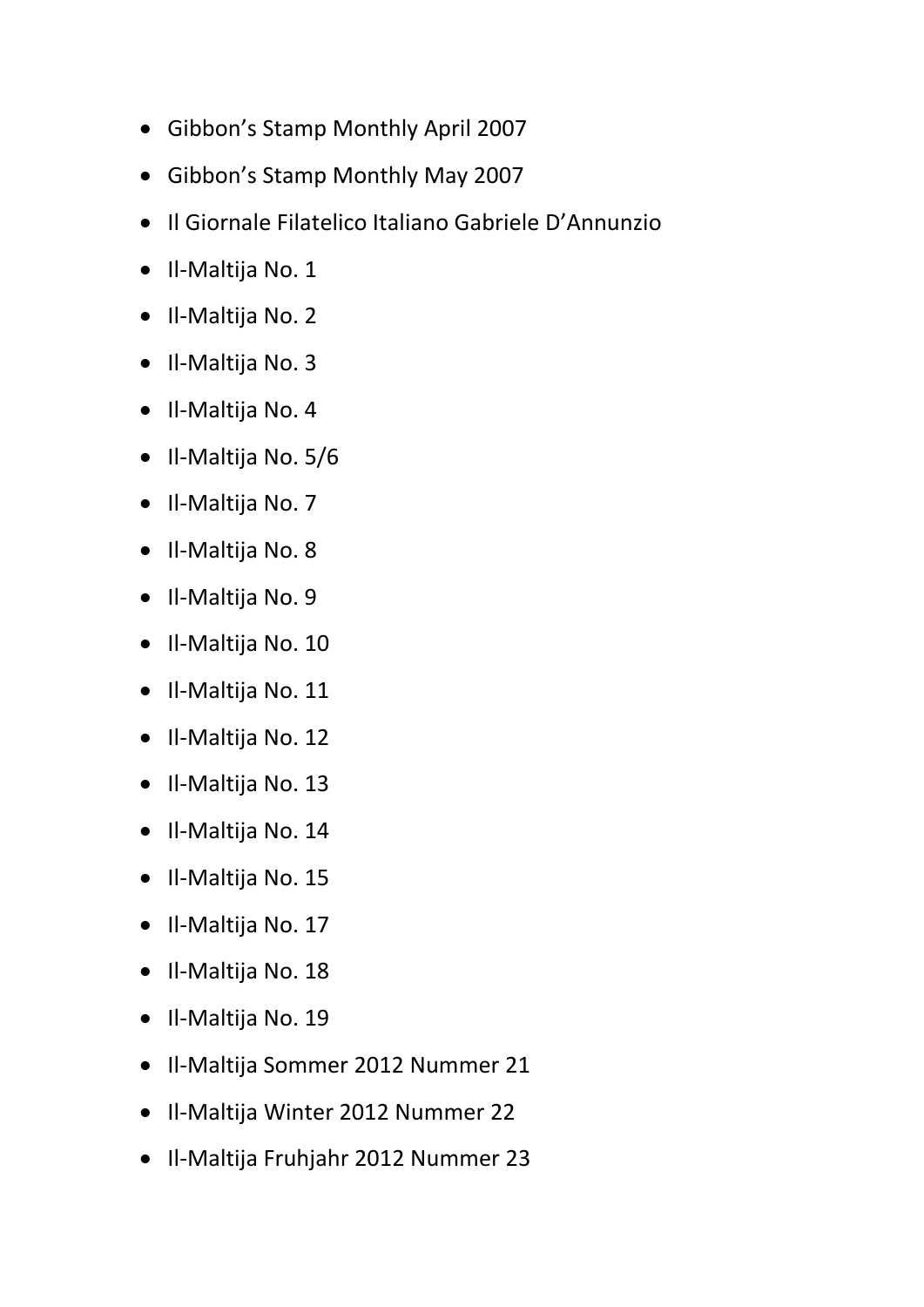- Il-Maltija Sommer 2012 Nummer 24
- Journal of The Malta Philatelic Society August 2012
- Journal of The Malta Philatelic Society December 2012
- Journal of The Malta Philatelic Society April 2013
- Journal of The Malta Philatelic Society August 2013
- Linn's Stamp News
- Malta Newsletter Vol. 14 No. 9
- Malta Newsletter Vol. 14 No. 10
- Malta Newsletter Vol. 14 No. 11
- Melita The Newsletter of the Malta Study Circle, Cumulative Index Volumes 11-15 1984-2003
- Melita The Newsletter of the Malta Study Circle Vol. 15 No. 1
- Melita The Newsletter of the Malta Study Circle Vol. 15 No. 2
- Melita The Newsletter of the Malta Study Circle Vol. 15 No. 3
- Melita The Newsletter of the Malta Study Circle Vol. 15 No. 4
- Melita The Newsletter of the Malta Study Circle Vol. 15 No. 5
- Melita The Newsletter of the Malta Study Circle Vol. 15 No. 6
- Melita The Newsletter of the Malta Study Circle Vol. 15 No. 8
- Melita The Newsletter of the Malta Study Circle Vol. 15 No. 9
- Melita The Newsletter of the Malta Study Circle Vol. 15 No. 10
- Melita The Newsletter of the Malta Study Circle Vol. 15 No. 11
- Melita The Newsletter of the Malta Study Circle Vol. 16 No. 1
- Melita The Newsletter of the Malta Study Circle Vol. 16 No. 2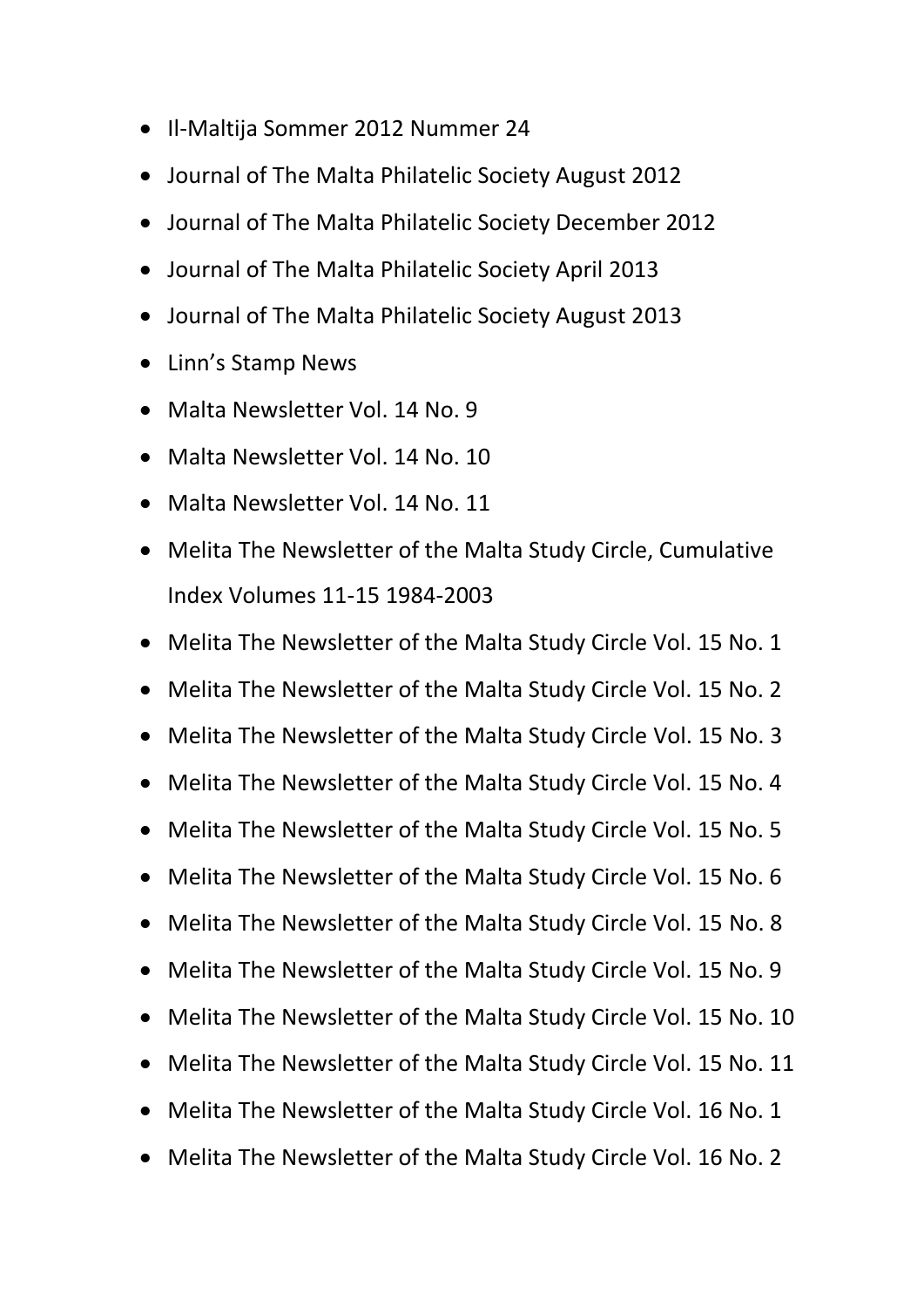Melita The Newsletter of the Malta Study Circle Vol. 16 No. 3 Melita The Newsletter of the Malta Study Circle Vol. 16 No. 4 Melita The Newsletter of the Malta Study Circle Vol. 16 No. 5 Melita The Newsletter of the Malta Study Circle Vol. 16 No. 6 Melita The Newsletter of the Malta Study Circle Vol. 16 No. 7 Melita The Newsletter of the Malta Study Circle Vol. 16 No. 8 Melita The Newsletter of the Malta Study Circle Vol. 16 No. 9 Melita The Newsletter of the Malta Study Circle Vol. 16 No. 10 Melita The Newsletter of the Malta Study Circle Vol. 16 No. 11 Melita The Newsletter of the Malta Study Circle Vol. 16 No. 12 Melita The Newsletter of the Malta Study Circle Vol. 16 No. 13 Melita The Newsletter of the Malta Study Circle Vol. 16 No. 14 Melita The Newsletter of the Malta Study Circle Vol. 16 No. 15 Melita The Newsletter of the Malta Study Circle Vol. 16 No. 16 Melita The Newsletter of the Malta Study Circle Vol. 17 No. 1 Melita The Newsletter of the Malta Study Circle Vol. 17 No. 2 Melita The Newsletter of the Malta Study Circle Vol. 17 No. 3 Melita The Newsletter of the Malta Study Circle Vol. 17 No. 4 Melita The Newsletter of the Malta Study Circle Vol. 17 No. 5 Melita The Newsletter of the Malta Study Circle Vol. 17 No. 6 Melita The Newsletter of the Malta Study Circle Vol. 17 No. 7 Melita The Newsletter of the Malta Study Circle Vol. 17 No. 8 Melita The Newsletter of the Malta Study Circle Vol. 17 No. 10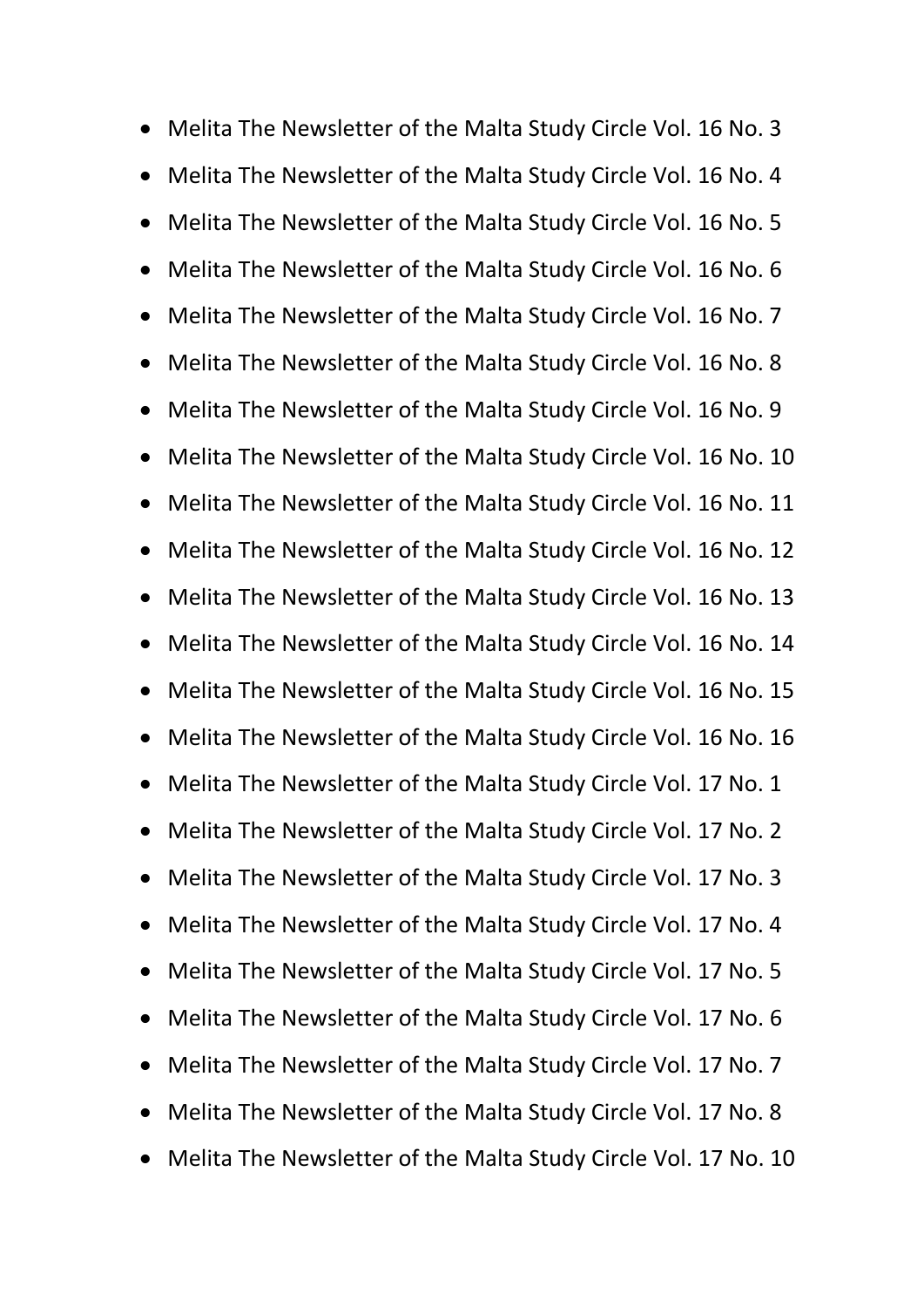- Melita The Newsletter of the Malta Study Circle Vol. 17 No. 11
- Melita The Newsletter of the Malta Study Circle Vol. 18 No. 12
- Malta Post News Issue 4
- Malta Post News Issue 105
- Nottinghamshire Philatelic Society Newsletter Spring 2000
- Nottinghamshire Philatelic Society Newsletter Autumn 2003
- Nottinghamshire Philatelic Society Newsletter Summer 2005
- Nottinghamshire Philatelic Society Newsletter Autumn 2005
- Nottinghamshire Philatelic Society Newsletter Summer 2007
- Nottinghamshire Philatelic Society Newsletter Spring 2008
- Nottinghamshire Philatelic Society Newsletter Summer 2008
- Nottinghamshire Philatelic Society Newsletter Autumn 2008
- Nottinghamshire Philatelic Society Newsletter Winter 2008/9
- Nottinghamshire Philatelic Society Newsletter Spring 2009
- Nottinghamshire Philatelic Society Newsletter Autumn 2009
- Nottinghamshire Philatelic Society Newsletter Winter 2009/10
- Nottinghamshire Philatelic Society Newsletter Spring 2010
- Nottinghamshire Philatelic Society Newsletter Summer 2010
- Nottinghamshire Philatelic Society Newsletter Autumn 2010
- Nottinghamshire Philatelic Society Newsletter Winter 2010/11
- Nottinghamshire Philatelic Society Newsletter Spring 2011
- Nottinghamshire Philatelic Society Newsletter Summer 2011
- Nottinghamshire Philatelic Society Newsletter Autumn 2011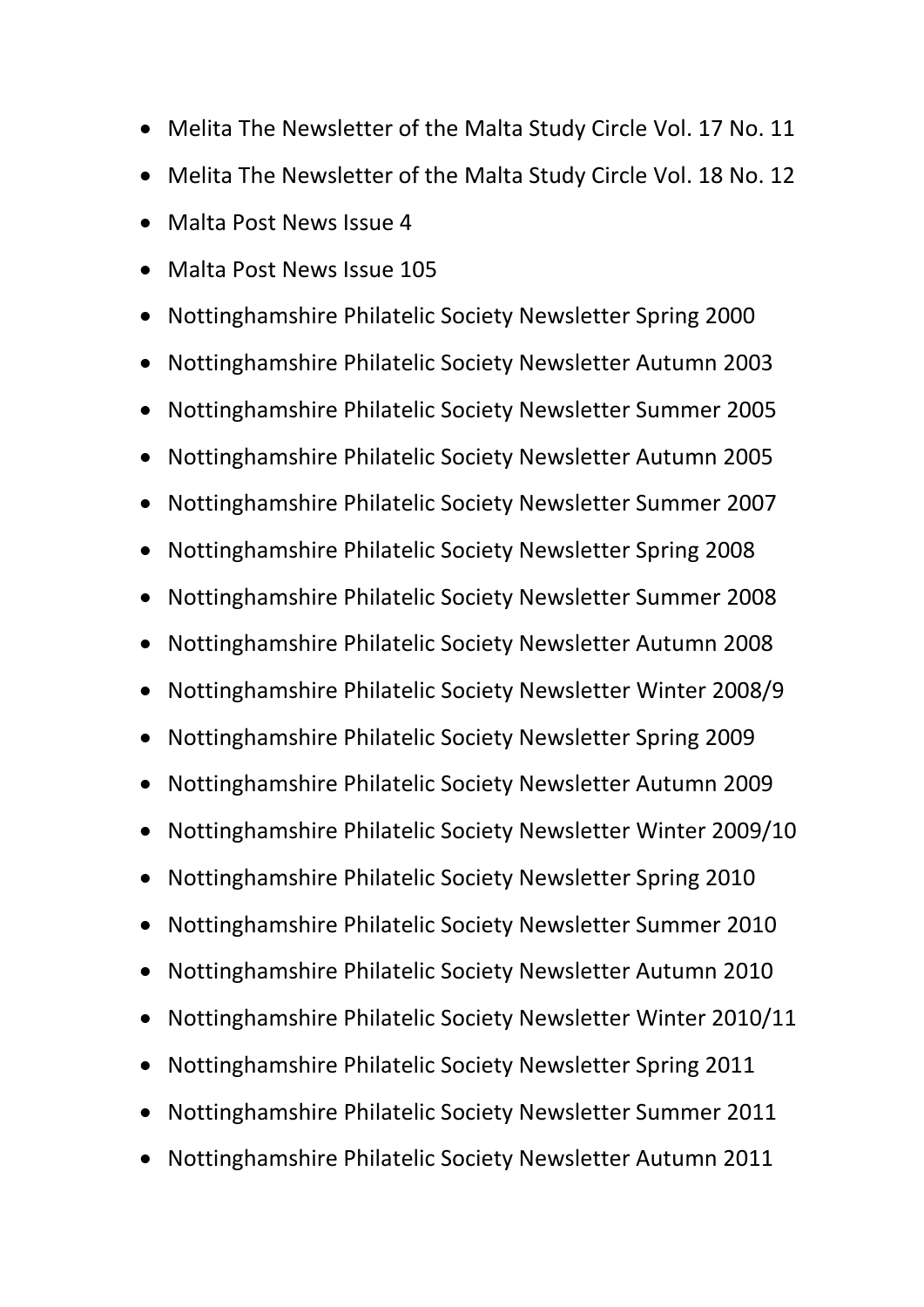- Philatelic Magazine Vol. 90 No. 6
- Philatelic Magazine Vol. 90 No. 8
- Philatelic Magazine Vol. 90 No. 10
- Philatelic Magazine Vol. 90 No. 11
- Philatelic Magazine Vol. 90 No. 12
- Philatelic Magazine Vol. 91 No. 3
- Philatelic Magazine Vol. 91 No. 5
- Philatelic Magazine Vol. 91 No. 6
- Philatelic Magazine Vol. 92 No. 1
- Philatelic Magazine Vol. 92 No. 5
- Philatelic Magazine Vol. 92 No. 8
- Philatelic Magazine Vol. 92 No. 9
- Retail Price List of Great Britain Postage Stamps List Number 6
- Stamp Magazine April 1984
- Stamp Magazine November 1984
- Stamp Magazine March 1993- December 1993
- Stamp Magazine January 1997
- Stamp Magazine February 1997
- Stamp Magazine April 1997
- Stamp Magazine May 1997
- Stamp Magazine June 1997
- Stamp Magazine July 1997
- Stamp Magazine August 1997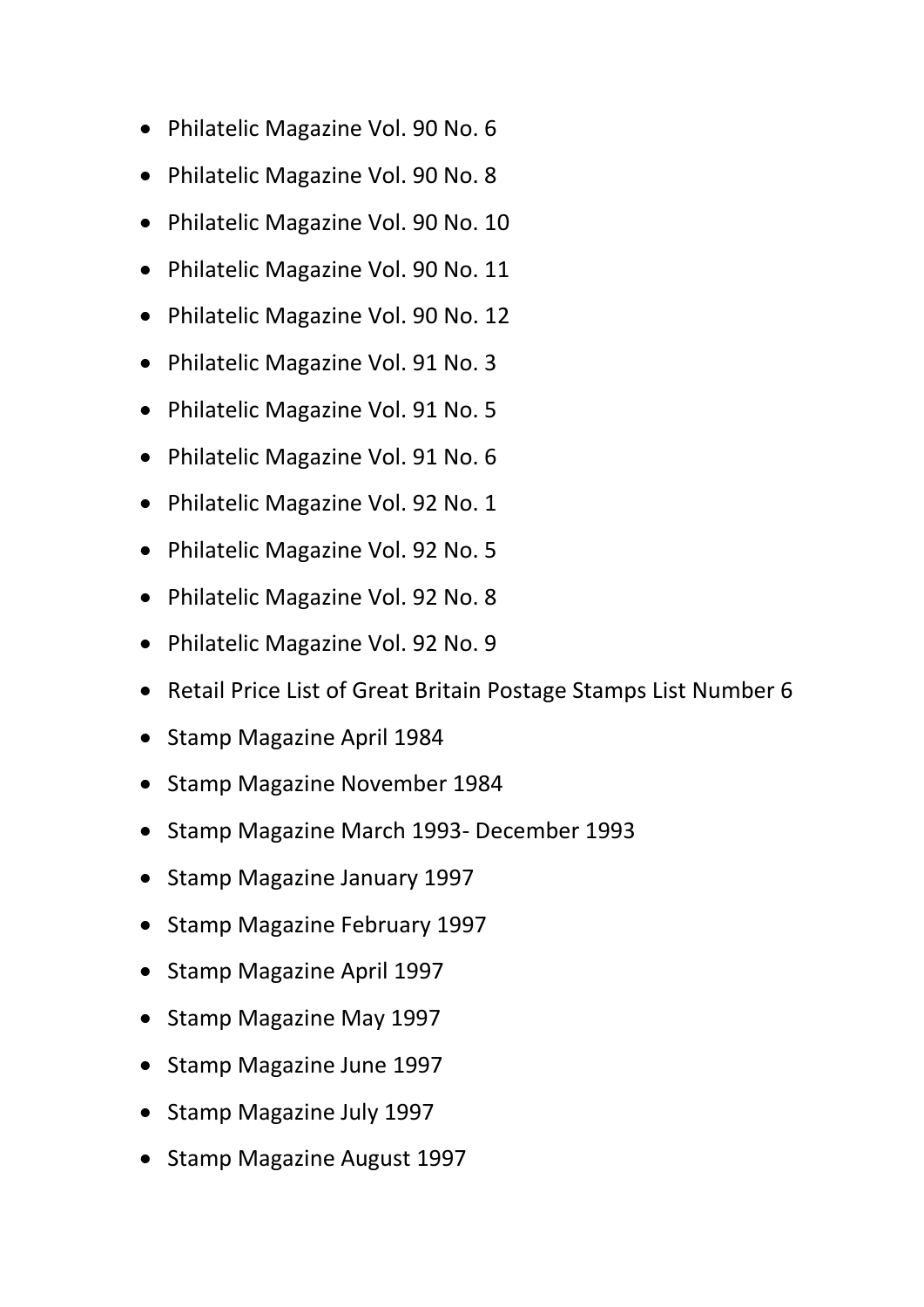- Stamp Magazine September 1997
- Stamp Magazine October 1997
- Stamp Magazine November 1997
- Stamp Magazine December 1997
- Stamp Magazine January 1998
- Stamp Magazine February 1998
- Stamp Magazine March 1998
- Stamp Magazine May 1998
- Stamp Magazine June 1998
- Stamp Magazine July 1998
- Stamp Magazine August 1998
- Stamp Magazine September 1998
- Stamp Magazine November 1998
- Stamp Magazine December 1998
- Stamp Magazine January 1999
- Stamp Magazine March 1999
- Stamp Magazine July 1999
- Setempe South African Stamp News July September 2006
- Setempe South African Stamp News July September 2007
- Setempe South African Stamp News January March 2007
- Setempe South African Stamp News October December 2007
- Setempe South African Stamp News May August 2009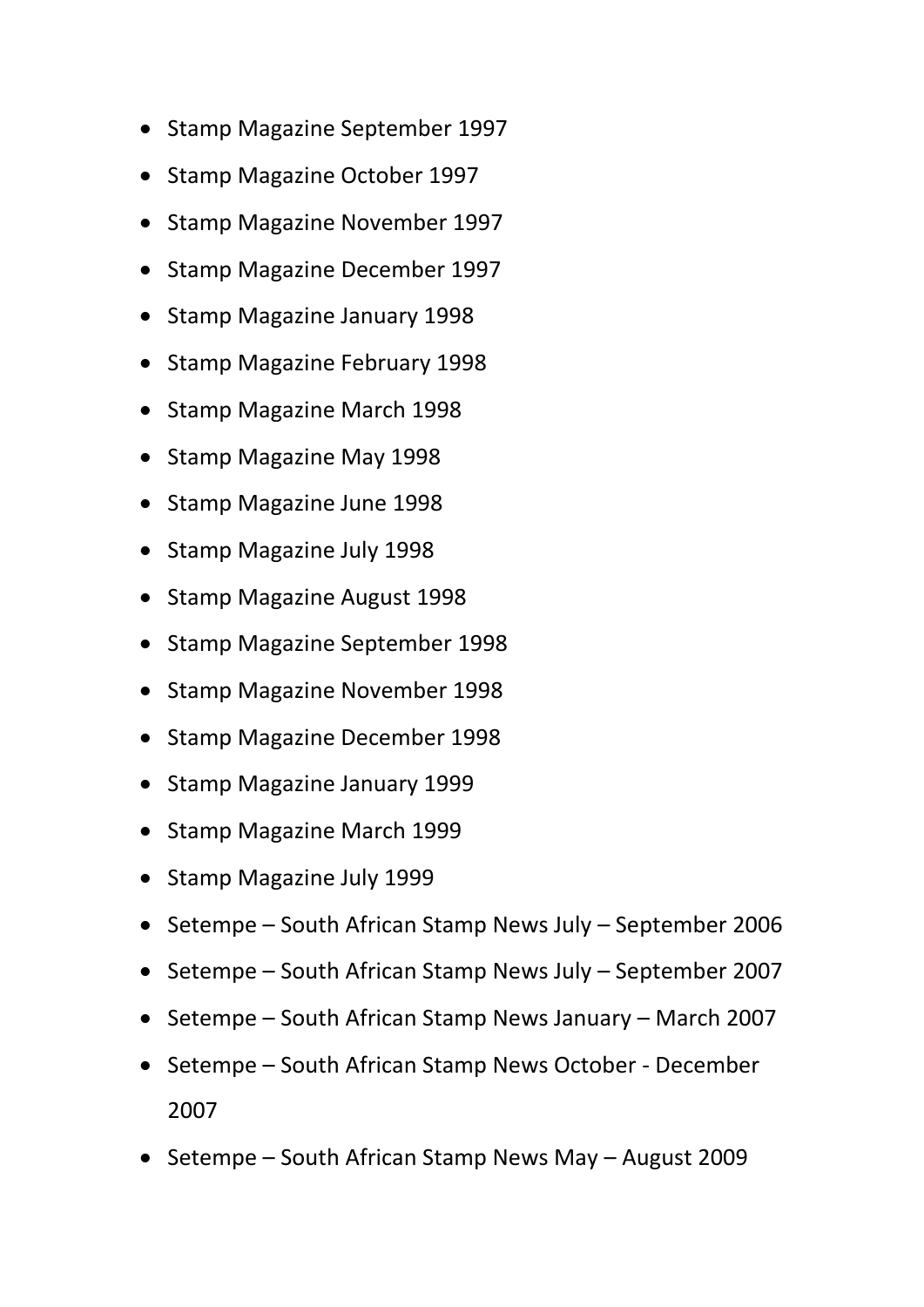- Sammlerdienst
- Stamp Lover Vol. 90 No. 1
- Stamp Lover Vol.90 No. 2
- Stamp Issue 4 October 2012 12 November 2012
- Stamp Issue 4 March 2013
- Stamp Issue 3 June 2013
- Stamp Issue 2 September 2013
- The PSM Magazine Spring 1983
- The PSM Magazine Summer 1983
- The PSM Magazine Autumn 1983
- The PSM Magazine April 1984
- The PSM Magazine August 1984
- The PSM Magazine December 1984
- The PSM Magazine April 1985
- The PSM Magazine August 1985
- The PSM Magazine December 1985
- The PSM Magazine March 1986
- The PSM Magazine December 1986
- The PSM Magazine April 1987
- The PSM Magazine August 1987
- The PSM Magazine December 1987
- The PSM Magazine April 1988
- The PSM Magazine August 1988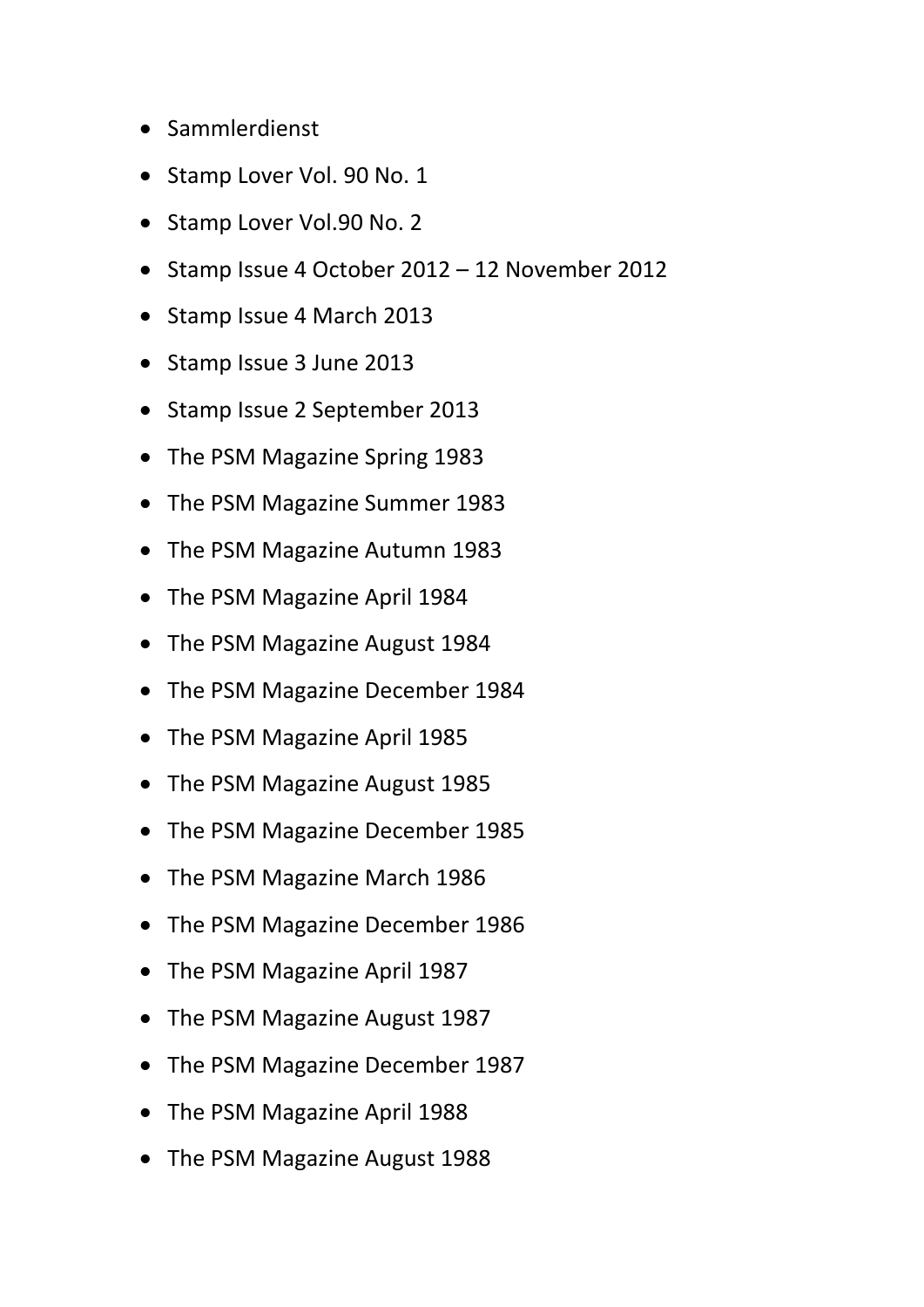- The PSM Magazine December 1988
- The PSM Magazine April 1989
- The PSM Magazine August 1989
- The PSM Magazine December 1989
- The PSM Magazine April 1990
- The PSM Magazine August 1990
- The PSM Magazine December 1990
- The PSM Magazine April 1991
- The PSM Magazine August/December 1991
- The PSM Magazine April 1992
- The PSM Magazine August/December 1992
- The PSM Magazine April/August 1994
- The PSM Magazine April 1995
- The PSM Magazine March/August/December 1996
- The PSM Magazine April 1997
- The PSM Magazine August 1997
- The PSM Magazine February 1998
- The PSM Magazine August/December 1998
- The PSM Magazine April 1999
- The PSM Magazine August 1999
- The PSM Magazine December 1999
- The PSM Magazine April 2000
- The PSM Magazine August 2000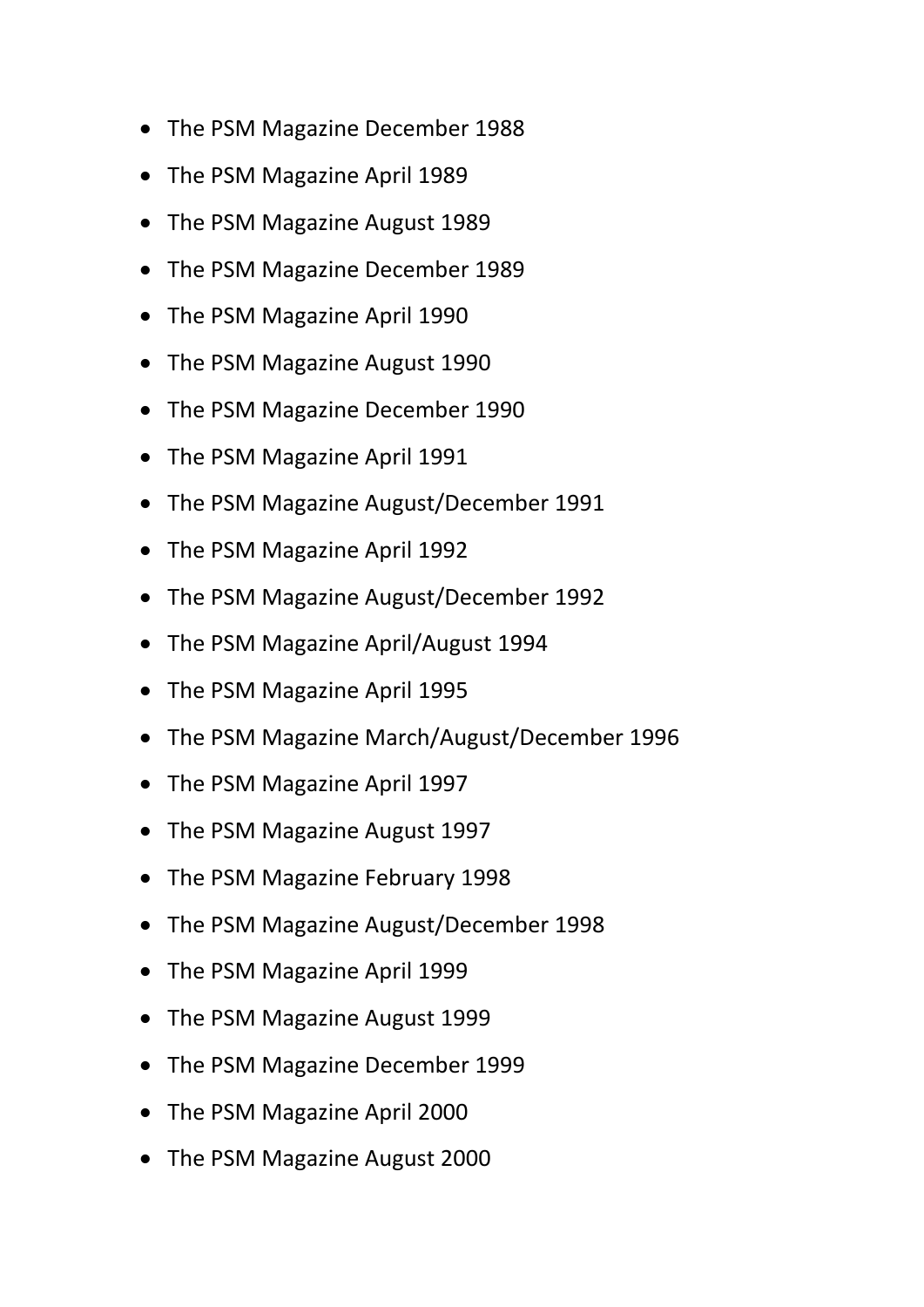- The PSM Magazine December 2000
- The PSM Magazine April 2001
- The PSM Magazine August 2001
- The PSM Magazine December 2001
- The PSM Magazine April 2002
- The PSM Magazine August 2002
- The PSM Magazine December 2002
- The PSM Magazine April 2003
- The PSM Magazine August 2003
- The PSM Magazine December 2003
- The PSM Magazine April 2006
- The PSM Magazine December 2006
- The PSM Magazine April 2007
- The PSM Magazine August 2007
- The PSM Magazine December 2008
- The PSM Magazine April 2009
- The PSM Magazine August 2009
- The PSM Magazine December 2009
- The PSM Magazine April 2010
- The PSM Magazine August 2010
- The PSM Magazine December 2010
- The PSM Magazine April 2011
- The PSM Magazine August 2011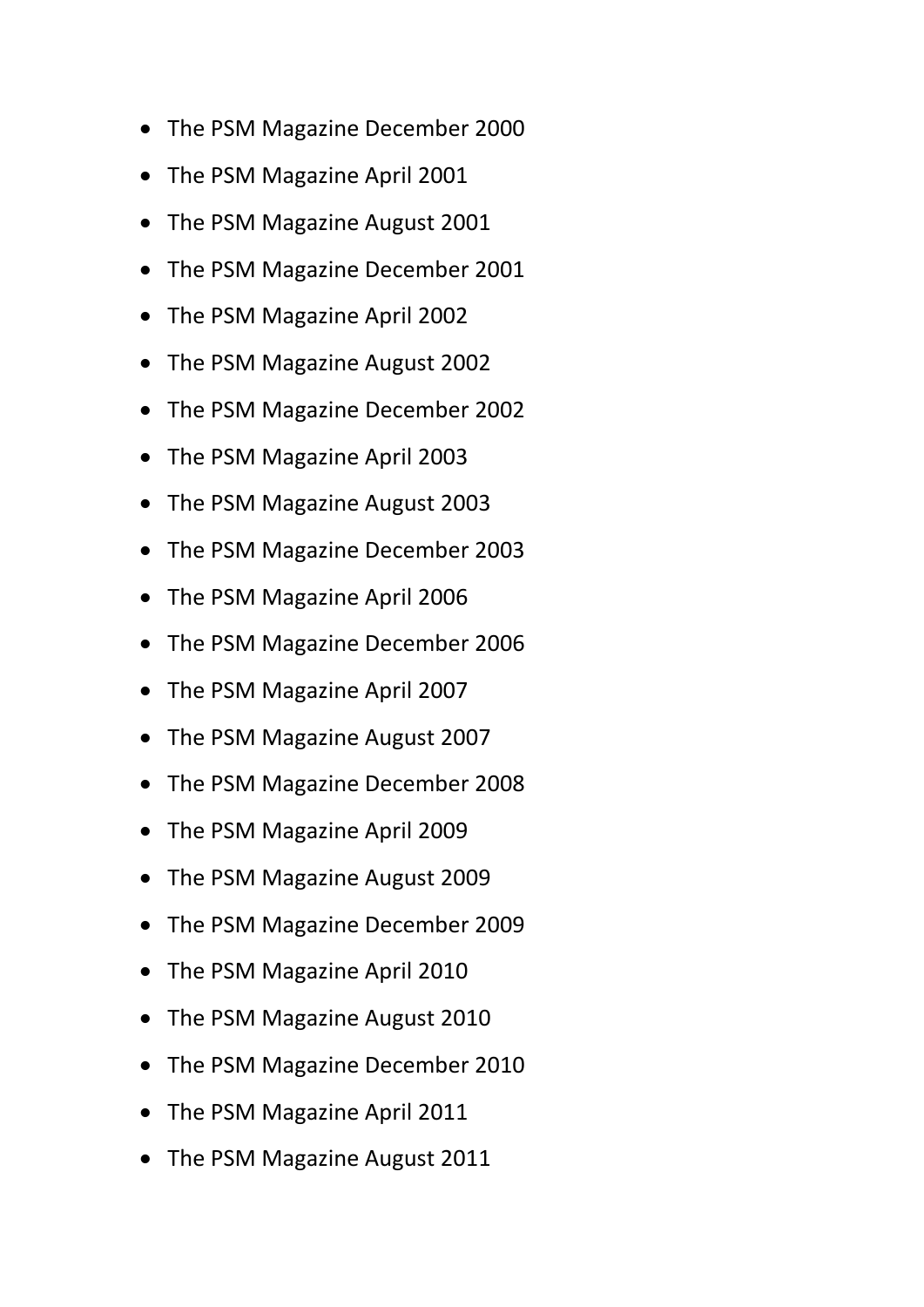- Terra Santa September December 2001
- Terra Santa September December 2003
- The Malta Stamp Official Bulletin of the Philatelic Bureau (Various issues ranging from 1991-2007)
- The Philatelic Explorer July 1982
- The Philatelic Society of Canberra News No. 75
- The Philatelic Society of Canberra News No. 129
- The Malta and Gozo Courier No. 1
- The Malta and Gozo Courier No. 2
- The Raflet Philatelic Magazine Year 40 no.2
- The Raflet Philatelic Magazine Year 41 no.2
- The Raflet Philatelic Magazine Year 41 no.4
- The Raflet Philatelic Magazine Year 42 no.1
- The Raflet Philatelic Magazine Year 42 no.2
- The Raflet Philatelic Magazine Year 42 no.3
- The Raflet Philatelic Magazine Year 42 no.4
- The Raflet Philatelic Magazine Year 42 no.5
- The Raflet Philatelic Magazine Year 42 no.6
- The Raflet Philatelic Magazine Year 42 no.7
- The Raflet Philatelic Magazine Year 43 no.1
- The Raflet Philatelic Magazine Year 43 no.2
- The Raflet Philatelic Magazine Year 43 no.4
- The Raflet Philatelic Magazine Year 43 no.5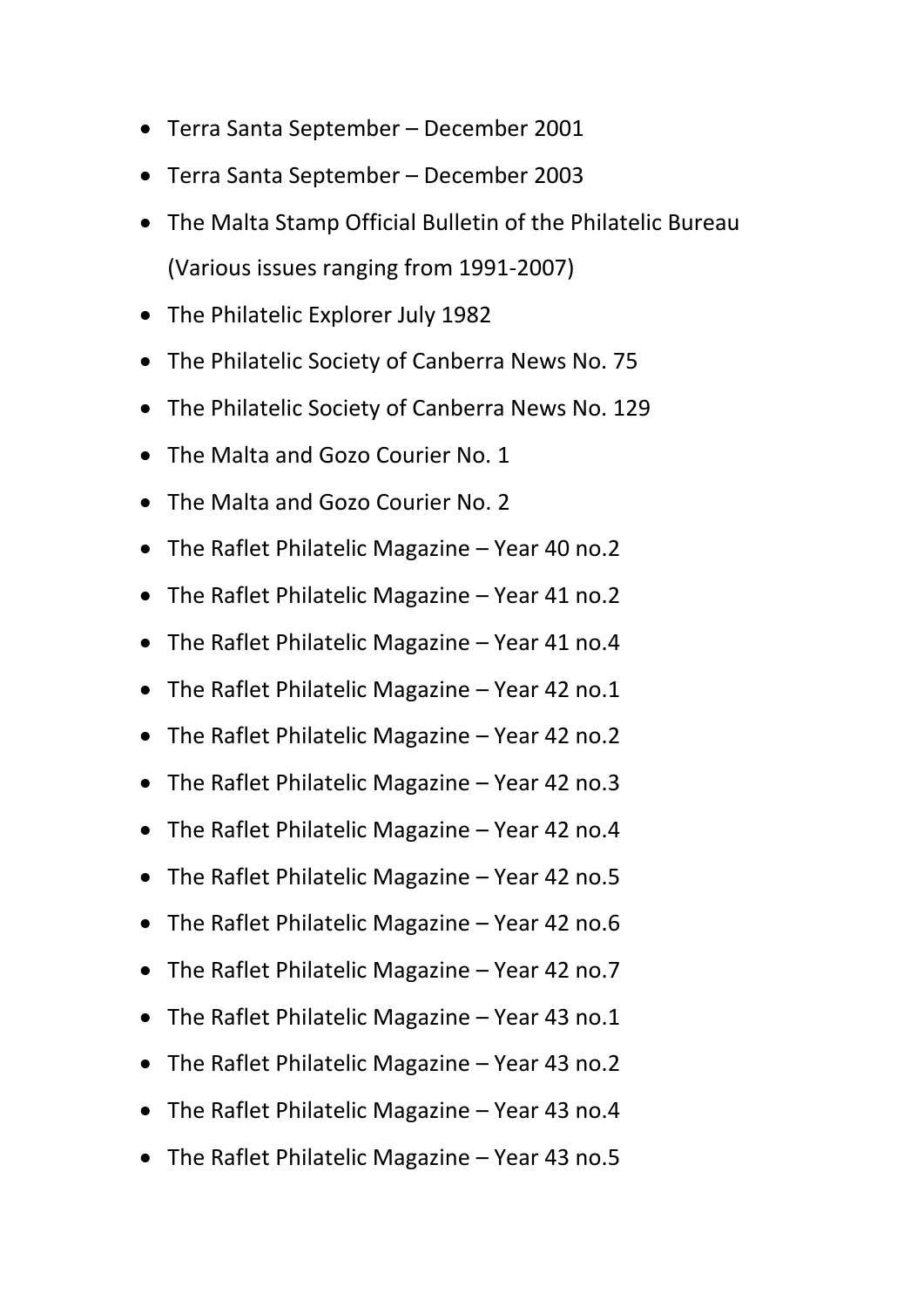- The Raflet Philatelic Magazine Year 43 no.6
- The Raflet Philatelic Magazine Year 44 no.1
- The Raflet Philatelic Magazine Year 44 no.2
- The Raflet Philatelic Magazine Year 44 no.3
- The Raflet Philatelic Magazine Year 44 no.4
- The Raflet Philatelic Magazine Year 44 no.5
- The Raflet Philatelic Magazine Year 44 no.6
- The Raflet Philatelic Magazine Year 45 no.1
- The Raflet Philatelic Magazine Year 45 no.2
- The Raflet Philatelic Magazine Year 45 no.3
- The Raflet Philatelic Magazine Year 45 no.4
- The Raflet Philatelic Magazine Year 45 no.5
- The Raflet Philatelic Magazine Year 45 no.6
- The Raflet Philatelic Magazine Year 46 no.1
- The Raflet Philatelic Magazine Year 46 no.2
- The Raflet Philatelic Magazine Year 46 no.4
- The Raflet Philatelic Magazine Year 46 no.5
- The Raflet Philatelic Magazine Year 46 no.6
- The Raflet Philatelic Magazine Year 47 no.1
- The Raflet Philatelic Magazine Year 47 no.2
- The Raflet Philatelic Magazine Year 47 no.3
- The Raflet Philatelic Magazine Year 47 no.4
- The Raflet Philatelic Magazine Year 47 no.5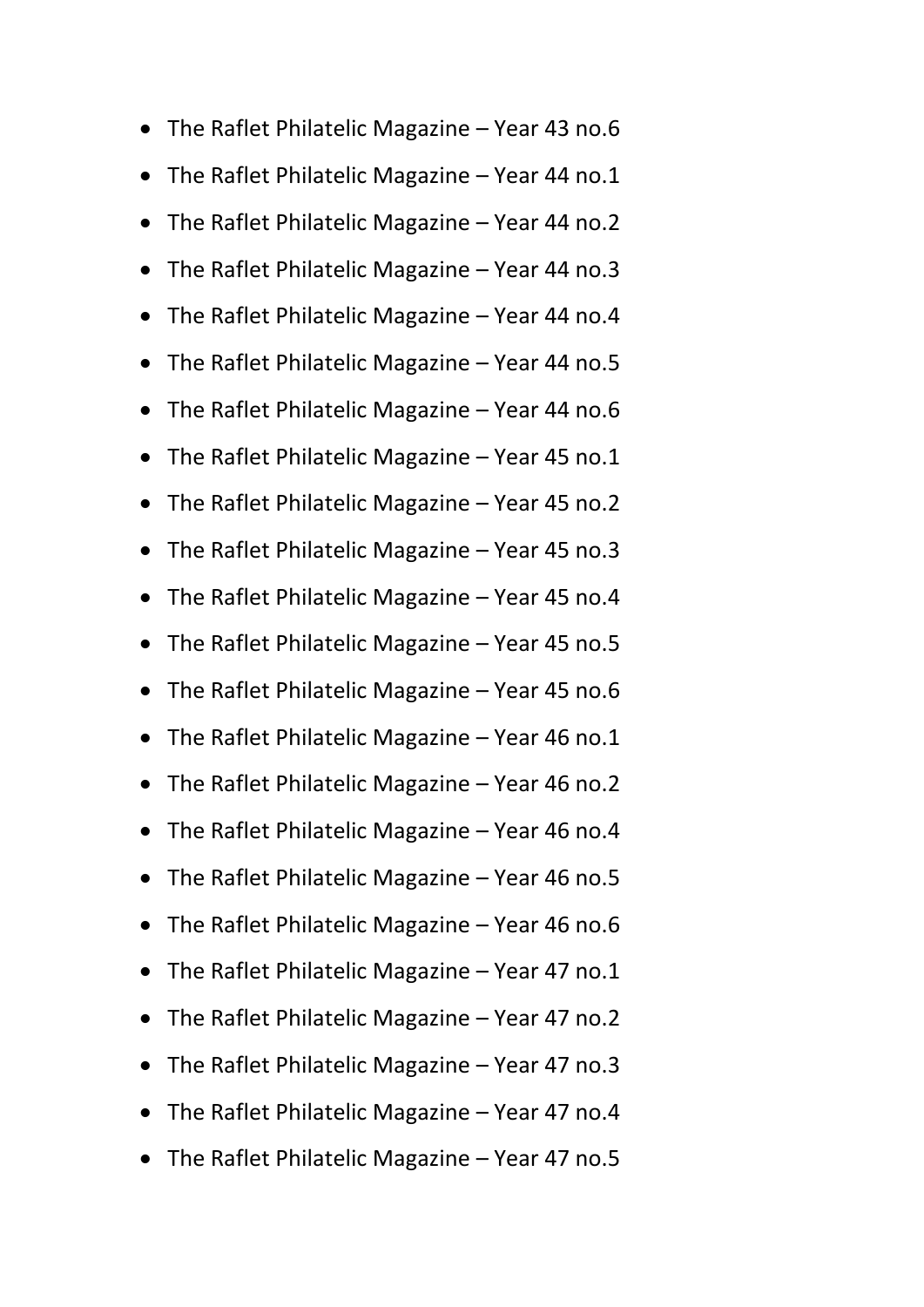- The Raflet Philatelic Magazine Year 47 no.6
- The Raflet Philatelic Magazine Year 48 no.1
- The Raflet Philatelic Magazine Year 48 no.2
- The Raflet Philatelic Magazine Year 48 no.3
- The Raflet Philatelic Magazine Year 48 no.4
- The Raflet Philatelic Magazine Year 48 no.5
- The Raflet Philatelic Magazine Year 48 no.6
- The Raflet Philatelic Magazine Year 49 no.1
- The Raflet Philatelic Magazine Year 49 no.2
- The Raflet Philatelic Magazine Year 49 no.3
- The Raflet Philatelic Magazine Year 49 no.4
- The Raflet Philatelic Magazine Year 49 no.5
- The Raflet Philatelic Magazine Year 49 no.6
- The Raflet Philatelic Magazine Year 50 no.1
- The Raflet Philatelic Magazine Year 50 no.2
- The Raflet Philatelic Magazine Year 50 no.3
- The Raflet Philatelic Magazine Year 50 no.4
- The Raflet Philatelic Magazine Year 50 no.5
- The Raflet Philatelic Magazine Year 50 no.6
- The Raflet Philatelic Magazine Year 51 no.1
- The Raflet Philatelic Magazine Year 51 no.2
- The Raflet Philatelic Magazine Year 51 no.3
- The Raflet Philatelic Magazine Year 51 no.4